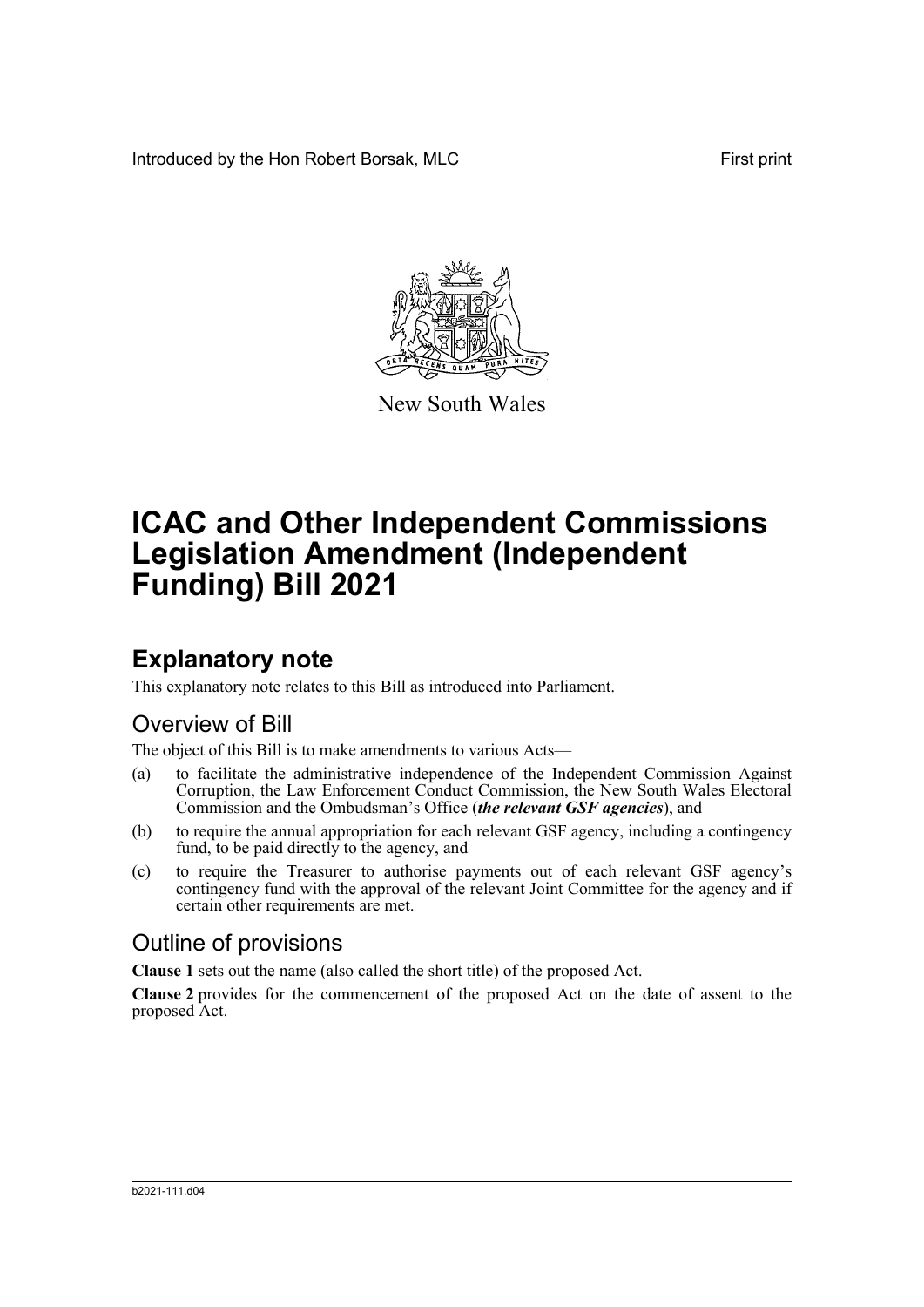ICAC and Other Independent Commissions Legislation Amendment (Independent Funding) Bill 2021 [NSW] Explanatory note

### **Schedule 1 Amendment of Government Sector Employment Act 2013 No 40**

The proposed amendment amends the *Government Sector Employment Act 2013*, Schedule 1 to specify, as a separate Public Service agency, the Office of the Independent Commission Against Corruption (*ICAC*).

#### **Schedule 2 Amendment of Government Sector Finance Act 2018 No 55**

**Schedule 2[2]** specifies the Law Enforcement Conduct Commission as a separate GSF agency. **Schedule 2<sup>[1]</sup>** makes a consequential amendment.

**Schedule 2[3]** inserts proposed section 4.6A, which—

- (a) specifies that an appropriation made by the annual Appropriation Act to each relevant GSF agency is taken to include, as a contingency fund for the annual reporting period, an amount equal to 25% of the appropriation made (the *contingency fund*), and
- (b) requires an appropriation made by the annual Appropriation Act to each relevant GSF agency to be paid directly out of the Consolidated Fund to the agency, and
- (c) requires the Treasurer to authorise the payment of a requested sum out of the contingency fund for a relevant GSF agency if the appropriation has otherwise been exhausted, the total payments authorised will not exceed the contingency fund, the Joint Committee for the agency has approved the payment and any other requirements prescribed by the regulations have been met.

### **Amendments to other Acts**

**Schedules 3–6** amend the *Electoral Act 2017*, the *Independent Commission Against Corruption Act 1988*, the *Law Enforcement Conduct Commission Act 2016* and the *Ombudsman Act 1974* respectively, with the effect that—

- (a) the Joint Committee for each relevant GSF agency is required to review the information for use in Budget preparations prepared by the agency for the purpose of the *Government Sector Finance Act 2018*, section 4.5 and to make recommendations to the Treasurer on priorities for funding after considering the information, and
- (b) the relevant GSF agency is required to refer to the Joint Committee a request for payment of a sum out of the agency's contingency fund.

The Joint Committee may approve the request if the sum is no more than is necessary in the public interest to fund expenditure to meet the purpose for which the sum is required and if any other requirements prescribed by the regulations have been met.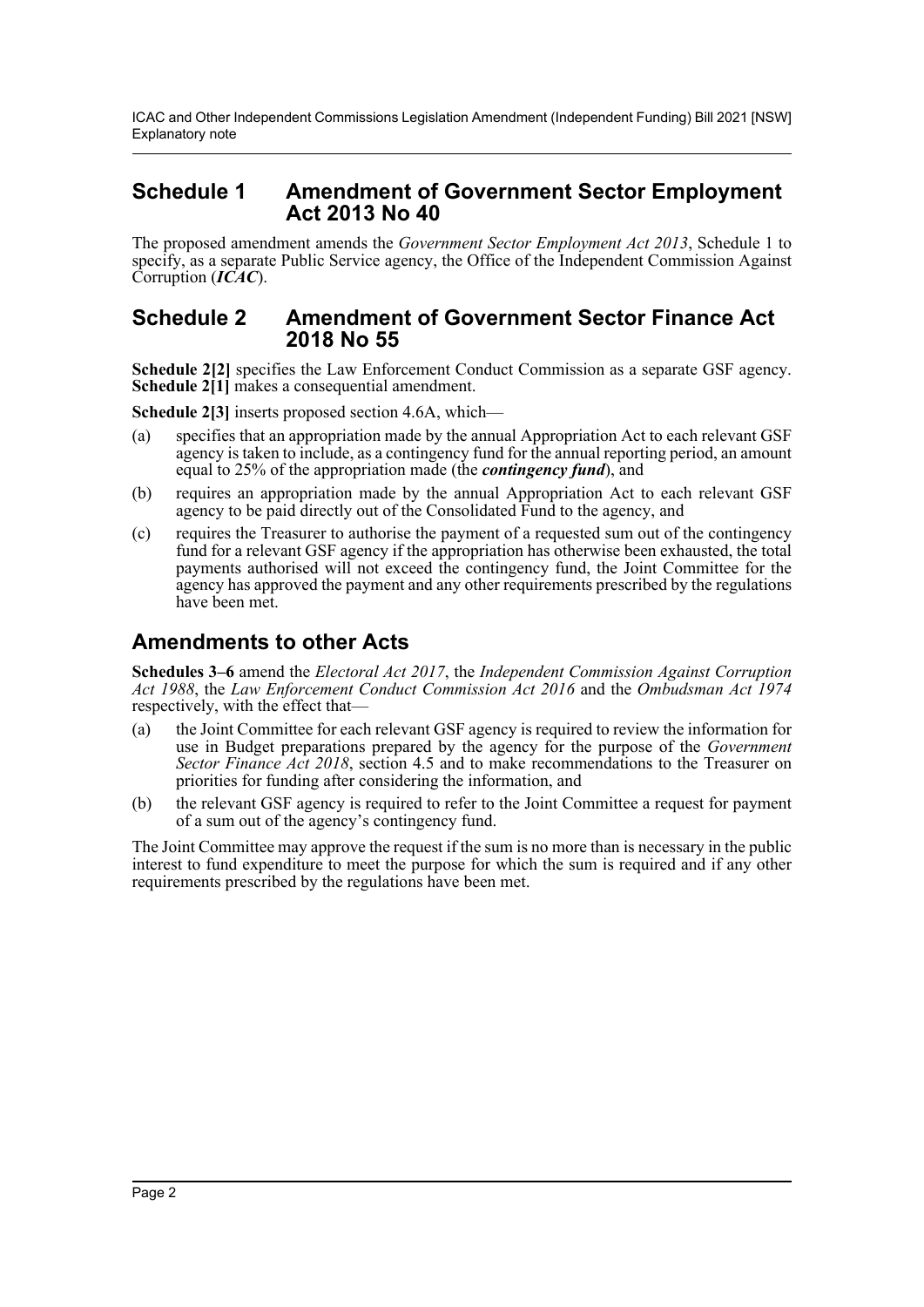Introduced by the Hon Robert Borsak, MLC First print



New South Wales

# **ICAC and Other Independent Commissions Legislation Amendment (Independent Funding) Bill 2021**

## **Contents**

|                   |   |                                                                                 | Page                 |
|-------------------|---|---------------------------------------------------------------------------------|----------------------|
|                   |   | Name of Act                                                                     | $\mathbf{2}^{\circ}$ |
|                   | 2 | Commencement                                                                    | 2                    |
| Schedule 1        |   | Amendment of Government Sector Employment Act 2013 No 40                        | 3                    |
| <b>Schedule 2</b> |   | <b>Amendment of Government Sector Finance Act 2018 No 55</b>                    | 4                    |
| Schedule 3        |   | Amendment of Electoral Act 2017 No 66                                           | 5                    |
| <b>Schedule 4</b> |   | <b>Amendment of Independent Commission Against Corruption Act</b><br>1988 No 35 | 6                    |
| <b>Schedule 5</b> |   | <b>Amendment of Law Enforcement Conduct Commission Act 2016</b><br><b>No 61</b> | 7                    |
| Schedule 6        |   | Amendment of Ombudsman Act 1974 No 68                                           | 8                    |
|                   |   |                                                                                 |                      |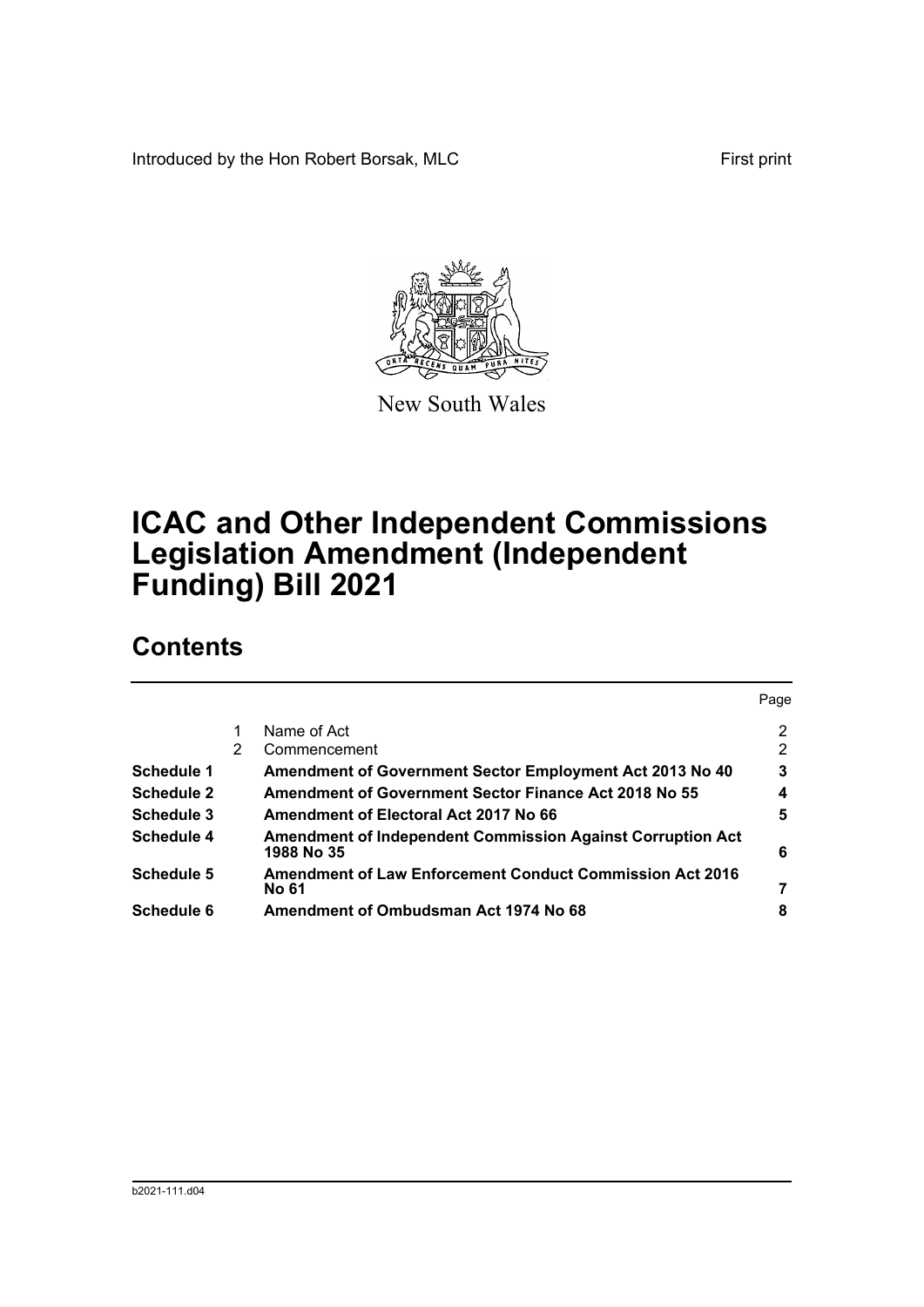

New South Wales

# **ICAC and Other Independent Commissions Legislation Amendment (Independent Funding) Bill 2021**

No , 2021

### **A Bill for**

An Act to make amendments to various Acts to facilitate the administrative independence of the Independent Commission Against Corruption, the Law Enforcement Conduct Commission, the New South Wales Electoral Commission and the Ombudsman's Office; and for related purposes.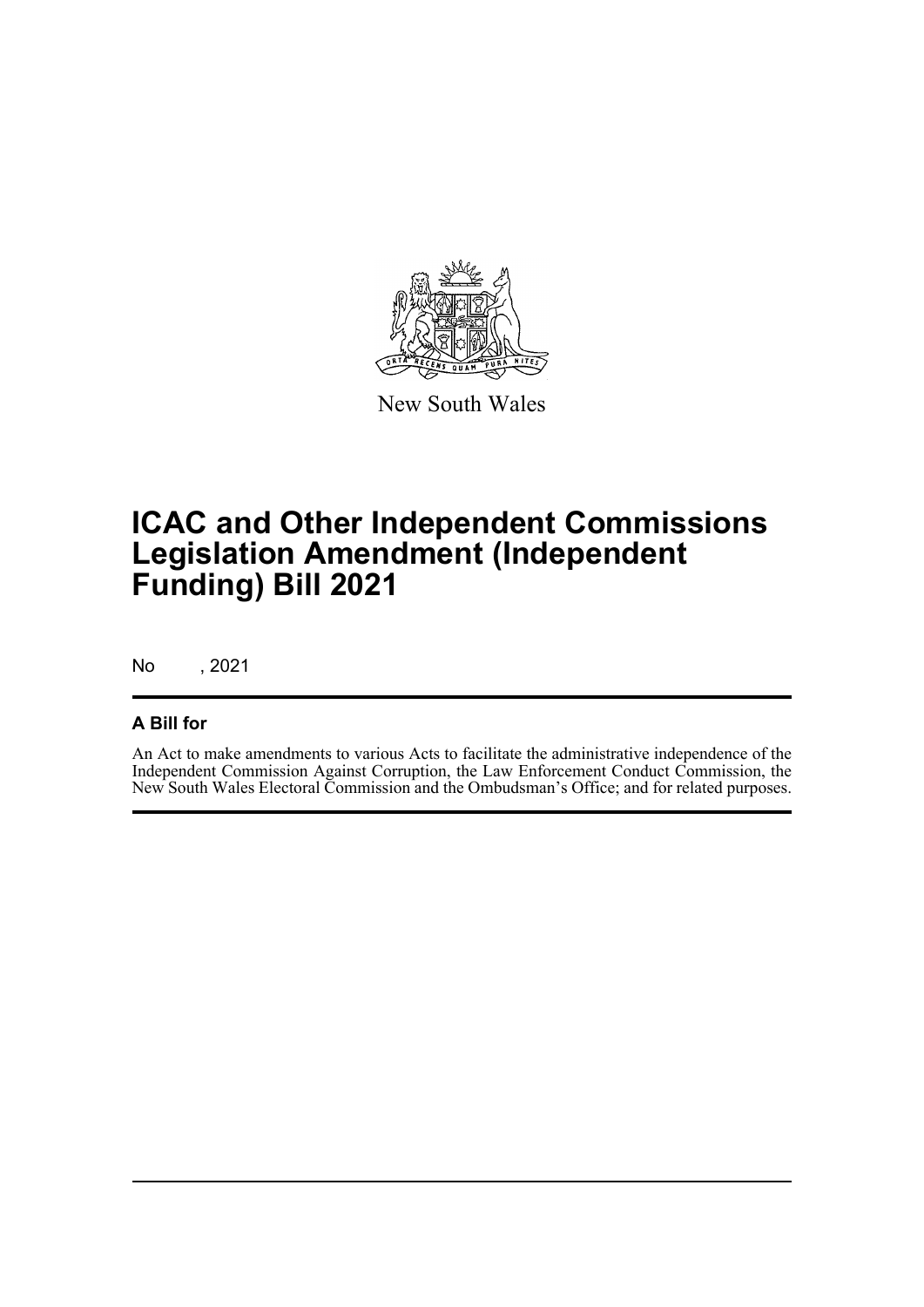ICAC and Other Independent Commissions Legislation Amendment (Independent Funding) Bill 2021 [NSW]

<span id="page-4-1"></span><span id="page-4-0"></span>

| The Legislature of New South Wales enacts—                                                                      |        |
|-----------------------------------------------------------------------------------------------------------------|--------|
| Name of Act                                                                                                     | 2      |
| This Act is the ICAC and Other Independent Commissions Legislation Amendment<br>(Independent Funding) Act 2021. | 3<br>4 |
| Commencement                                                                                                    | 5      |
| This Act commences on the date of assent to this Act.                                                           | 6      |
|                                                                                                                 |        |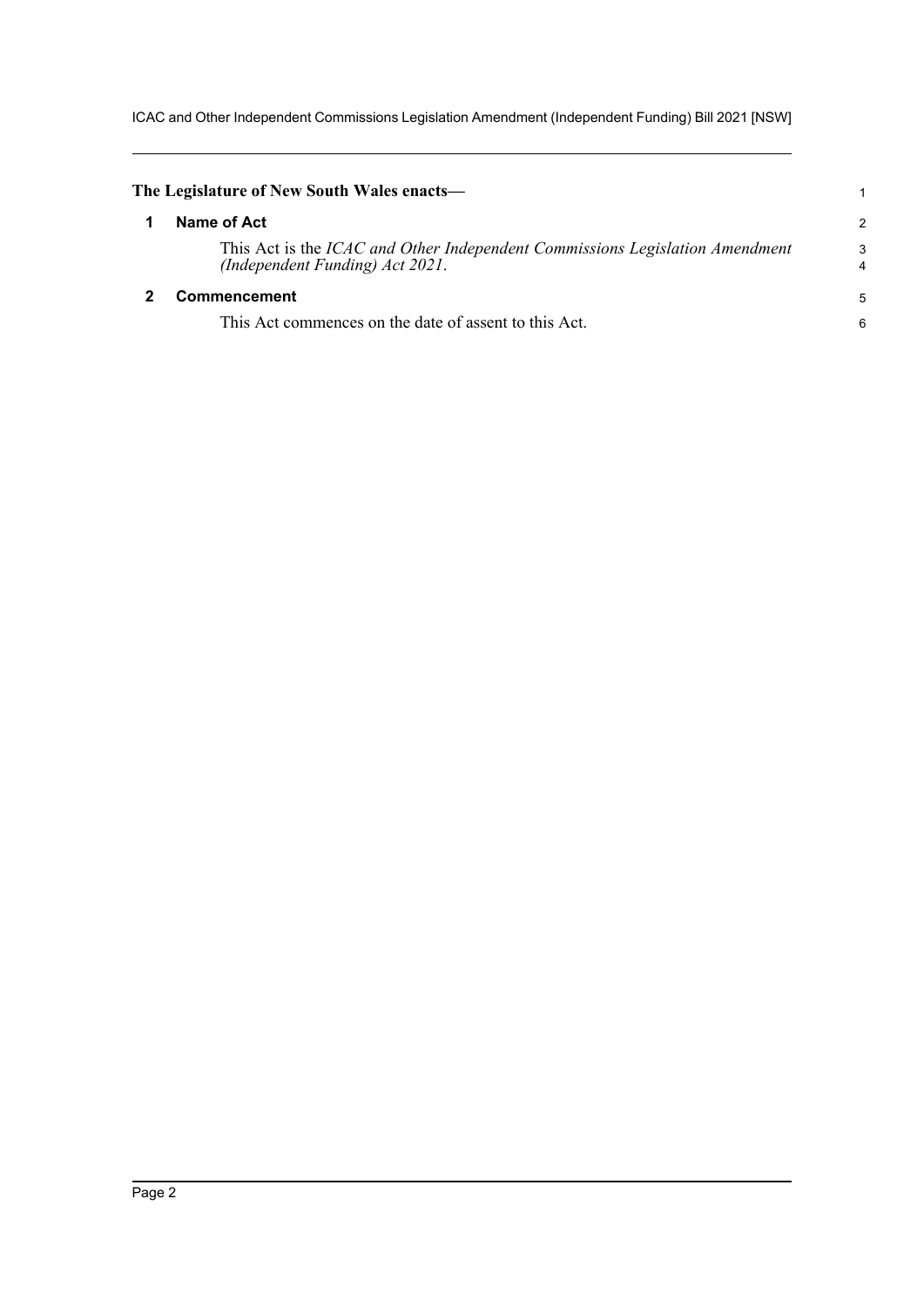ICAC and Other Independent Commissions Legislation Amendment (Independent Funding) Bill 2021 [NSW] Schedule 1 Amendment of Government Sector Employment Act 2013 No 40

<span id="page-5-0"></span>

| <b>Schedule 1</b> | <b>Amendment of Government Sector Employment</b><br>Act 2013 No 40 | $\mathcal{P}$ |
|-------------------|--------------------------------------------------------------------|---------------|
|                   | <b>Schedule 1 Public Service agencies</b>                          | -3            |
|                   | Insert in appropriate order in Part 3—                             |               |

Office of the Independent Commission Against Corruption

\*Chief Executive Officer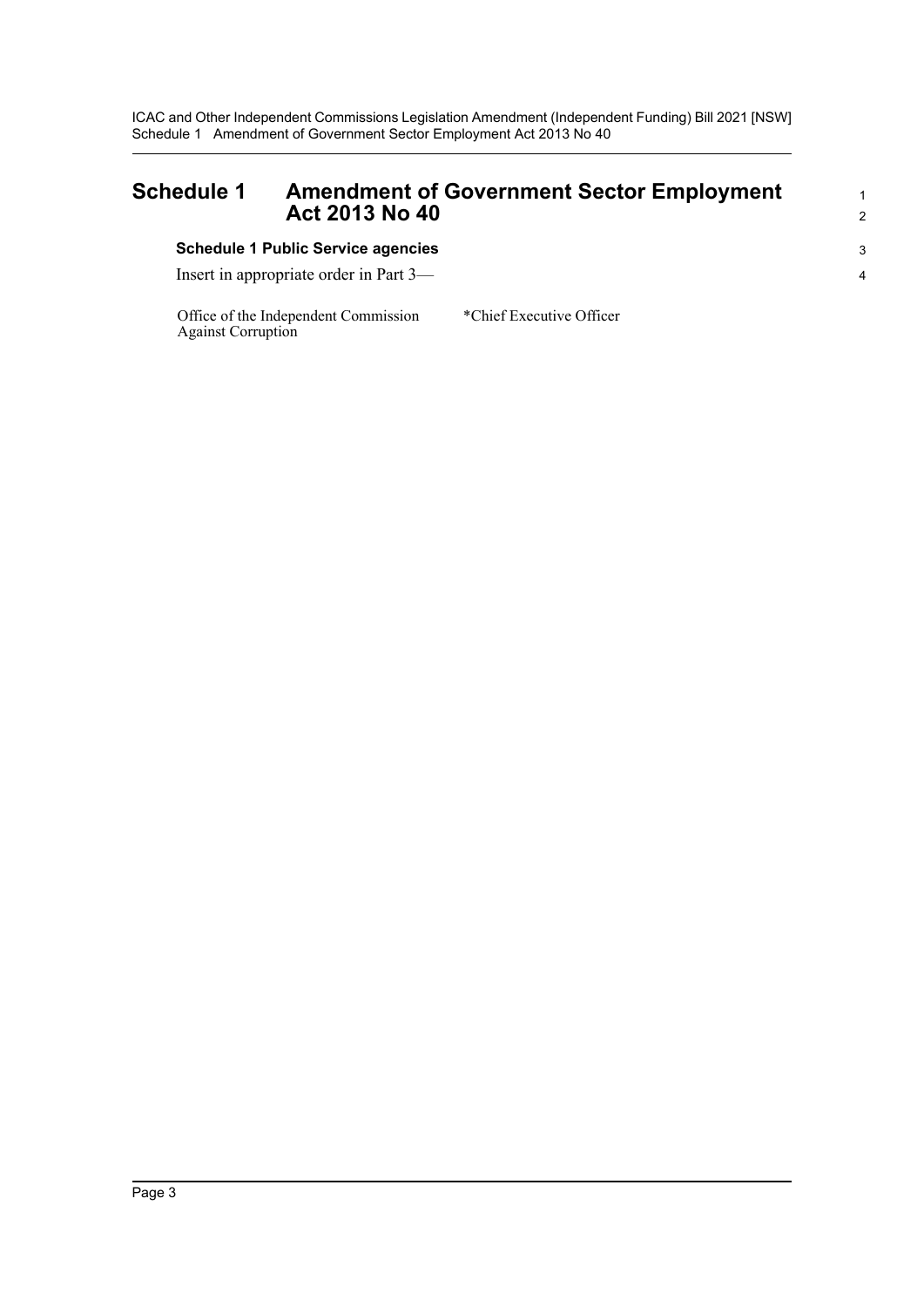ICAC and Other Independent Commissions Legislation Amendment (Independent Funding) Bill 2021 [NSW] Schedule 2 Amendment of Government Sector Finance Act 2018 No 55

<span id="page-6-0"></span>

|     | <b>Schedule 2</b> |                     | <b>Amendment of Government Sector Finance Act</b><br>2018 No 55                                                                                                                                                                              | $\mathbf{1}$<br>$\overline{2}$ |
|-----|-------------------|---------------------|----------------------------------------------------------------------------------------------------------------------------------------------------------------------------------------------------------------------------------------------|--------------------------------|
| [1] |                   |                     | <b>Section 2.4 GSF agencies</b>                                                                                                                                                                                                              | 3                              |
|     |                   |                     | Omit section $2.4(1)(e)$ .                                                                                                                                                                                                                   | 4                              |
| [2] |                   |                     | <b>Section 2.5 Separate GSF agency</b>                                                                                                                                                                                                       | 5                              |
|     |                   |                     | Insert after section $2.5(1)(c)$ —                                                                                                                                                                                                           | 6                              |
|     |                   |                     | the Law Enforcement Conduct Commission,<br>(c1)                                                                                                                                                                                              | $\overline{7}$                 |
| [3] |                   | <b>Section 4.6A</b> |                                                                                                                                                                                                                                              | 8                              |
|     |                   |                     | Insert after section 4.6—                                                                                                                                                                                                                    | 9                              |
|     | 4.6A              | agencies            | Money to be paid out of Consolidated Fund directly to certain separate GSF                                                                                                                                                                   | 10<br>11                       |
|     |                   | (1)                 | This section applies only to the following separate GSF agencies—                                                                                                                                                                            | 12                             |
|     |                   |                     | the Independent Commission Against Corruption,<br>(a)                                                                                                                                                                                        | 13                             |
|     |                   |                     | the Law Enforcement Conduct Commission,<br>(b)                                                                                                                                                                                               | 14                             |
|     |                   |                     | the New South Wales Electoral Commission,<br>(c)                                                                                                                                                                                             | 15                             |
|     |                   |                     | the Ombudsman's Office.<br>(d)                                                                                                                                                                                                               | 16                             |
|     |                   | (2)                 | The appropriation made by the annual Appropriation Act to an agency is taken<br>to include, as a contingency fund for the annual reporting period, an amount<br>equal to 25% of the appropriation made (the <i>contingency fund</i> ).       | 17<br>18<br>19                 |
|     |                   | (3)                 | Despite another provision of this Act, an appropriation made by the annual<br>Appropriation Act to an agency, including the contingency fund, must be paid<br>out of the Consolidated Fund directly to the agency.                           | 20<br>21<br>22                 |
|     |                   | (4)                 | The Treasurer must, at the request of an agency, authorise the payment of a<br>sum out of the contingency fund if—                                                                                                                           | 23<br>24                       |
|     |                   |                     | the appropriation made by the annual Appropriation Act for the agency<br>(a)<br>for the annual reporting period has been exhausted, and                                                                                                      | 25<br>26                       |
|     |                   |                     | payments authorised to be made under this section will not exceed the<br>(b)<br>contingency fund, and                                                                                                                                        | 27<br>28                       |
|     |                   |                     | the relevant Joint Committee has approved the payment of the sum, and<br>(c)                                                                                                                                                                 | 29                             |
|     |                   |                     | other requirements prescribed by the regulations, if any, have been met.<br>(d)                                                                                                                                                              | 30                             |
|     |                   | (5)                 | The Treasurer must cause details of an authorisation to be included in the<br>Budget Papers for the next annual reporting year for the NSW Government.                                                                                       | 31<br>32                       |
|     |                   | (6)                 | In this section-                                                                                                                                                                                                                             | 33                             |
|     |                   |                     | <i>relevant Joint Committee</i> means the following—                                                                                                                                                                                         | 34                             |
|     |                   |                     | for the Independent Commission Against Corruption—the Committee<br>(a)<br>on the Independent Commission Against Corruption constituted under<br>the Independent Commission Against Corruption Act 1988, section 63,                          | 35<br>36<br>37                 |
|     |                   |                     | for the Law Enforcement Conduct Commission and the Ombudsman's<br>(b)<br>Office—the Committee on the Ombudsman, the Law Enforcement<br>Conduct Commission and the Crime Commission constituted under the<br>Ombudsman Act 1974, section 31A, | 38<br>39<br>40<br>41           |
|     |                   |                     | for the New South Wales Electoral Commission—the Joint Standing<br>(c)<br>Committee on Electoral Matters.                                                                                                                                    | 42<br>43                       |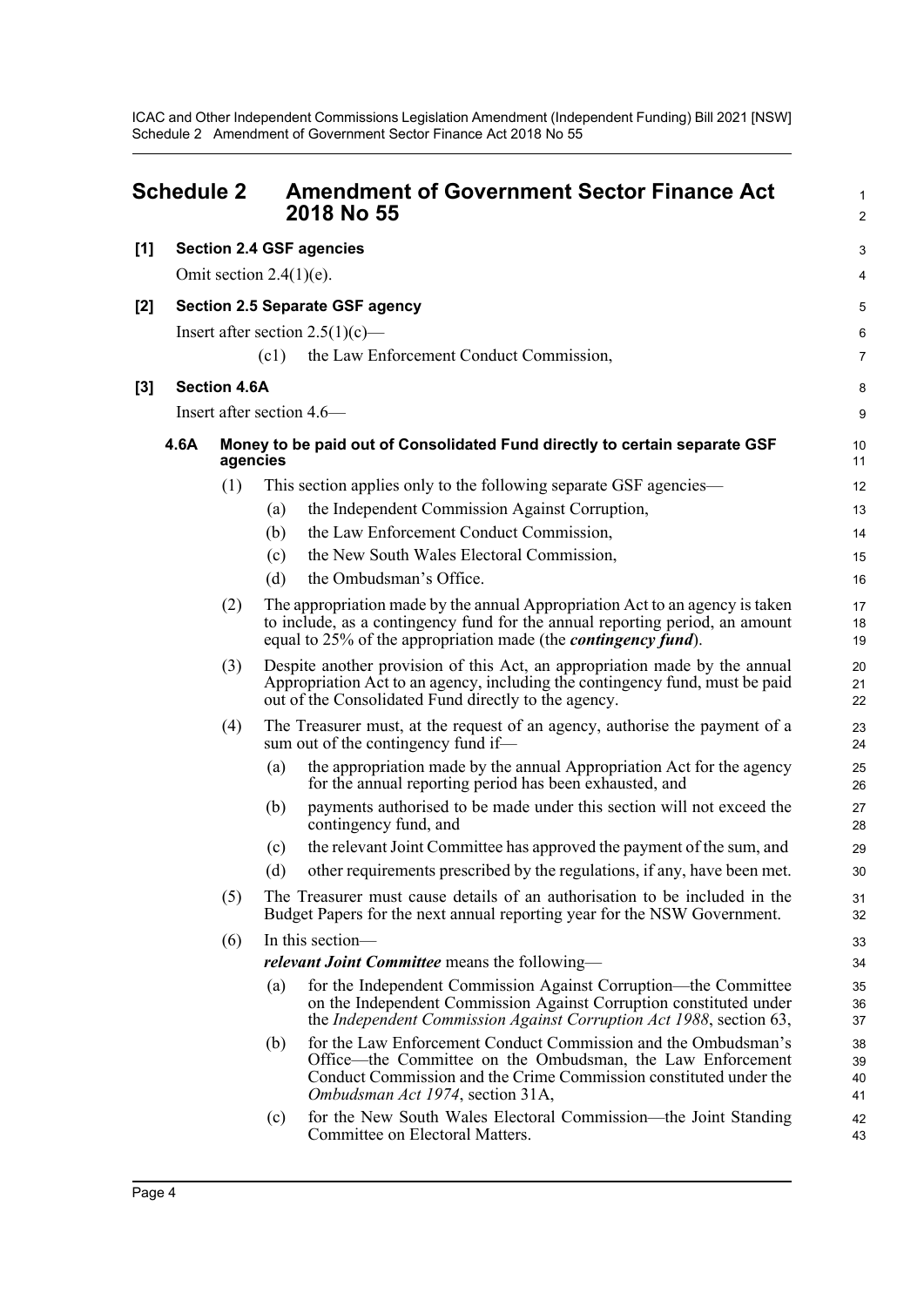ICAC and Other Independent Commissions Legislation Amendment (Independent Funding) Bill 2021 [NSW] Schedule 3 Amendment of Electoral Act 2017 No 66

<span id="page-7-0"></span>

| <b>Schedule 3</b> |                    | <b>Amendment of Electoral Act 2017 No 66</b>                                                                                                                                                    | 1                       |
|-------------------|--------------------|-------------------------------------------------------------------------------------------------------------------------------------------------------------------------------------------------|-------------------------|
|                   | Part 2, Division 4 |                                                                                                                                                                                                 | $\overline{\mathbf{c}}$ |
|                   |                    | Insert after Division 3-                                                                                                                                                                        | 3                       |
|                   | <b>Division 4</b>  | <b>Joint Standing Committee on Electoral Matters</b>                                                                                                                                            | 4                       |
| 16A               |                    | <b>Review of Budget preparations</b>                                                                                                                                                            | 5                       |
|                   |                    | The Joint Standing Committee on Electoral Matters must—                                                                                                                                         | 6                       |
|                   |                    | review the information for use in Budget preparations prepared by the<br>(a)<br>Electoral Commission for the purpose of the Government Sector<br>Finance Act 2018, section 4.5, and             | 7<br>8<br>9             |
|                   |                    | make recommendations to the Treasurer on priorities for funding after<br>(b)<br>considering the information.                                                                                    | 10<br>11                |
| 16B               |                    | Approval of payment of sums out of contingency fund                                                                                                                                             | 12                      |
|                   | (1)                | The Commission must refer to the Joint Standing Committee on Electoral<br>Matters a request for payment of a sum out of the Commission's contingency<br>fund during an annual reporting period. | 13<br>14<br>15          |
|                   | (2)                | The Joint Standing Committee on Electoral Matters may approve the request<br>$if$ —                                                                                                             | 16<br>17                |
|                   |                    | the sum is no more than is necessary in the public interest to fund<br>(a)<br>expenditure to meet the purpose for which the sum is required, and                                                | 18<br>19                |
|                   |                    | other requirements prescribed by the regulations, if any, have been met.<br>(b)                                                                                                                 | 20                      |
|                   | (3)                | In this section-<br>contingency fund has the same meaning as in the Government Sector Finance<br><i>Act 2018</i> , section 4.6A.                                                                | 21<br>22<br>23          |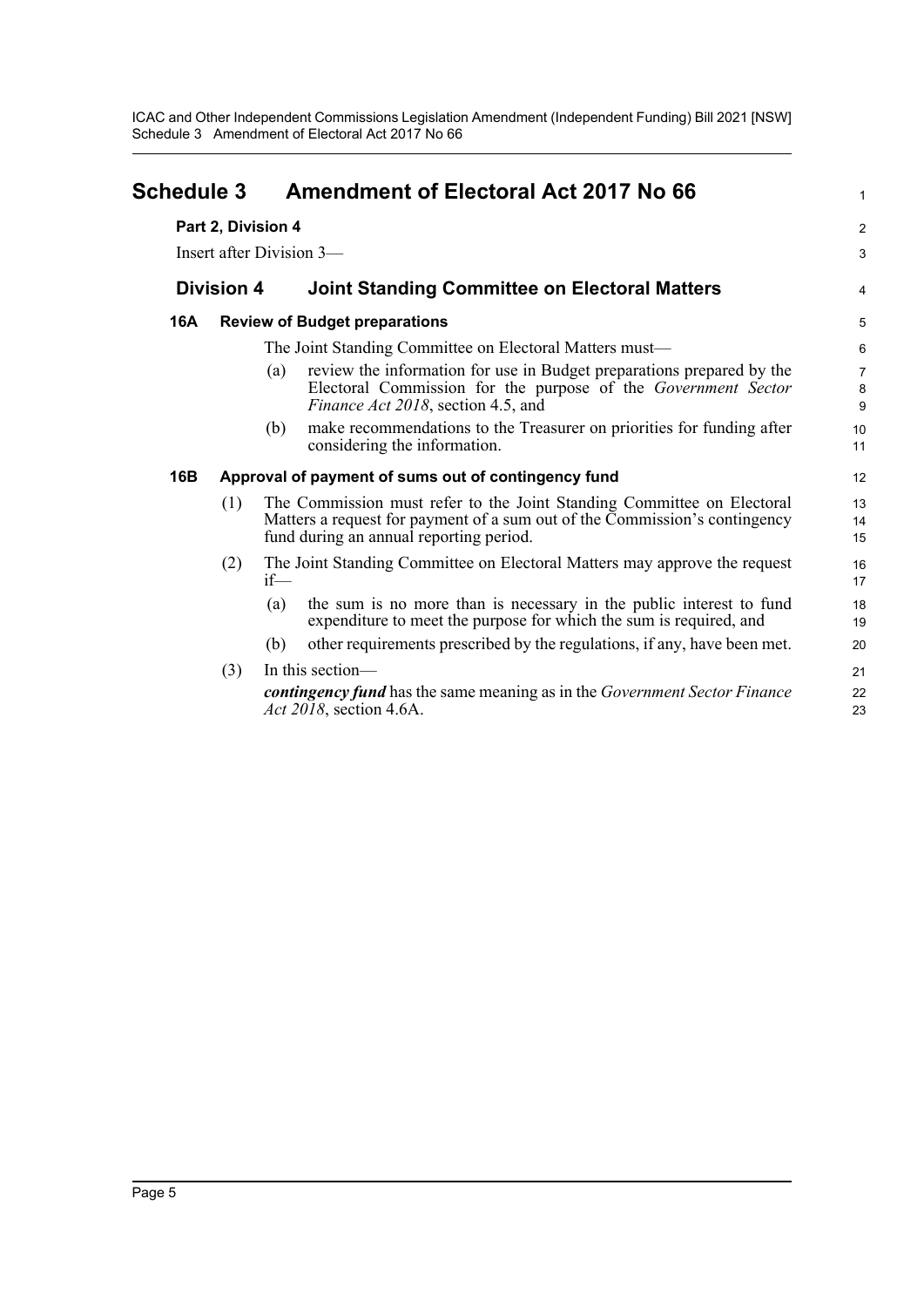ICAC and Other Independent Commissions Legislation Amendment (Independent Funding) Bill 2021 [NSW] Schedule 4 Amendment of Independent Commission Against Corruption Act 1988 No 35

<span id="page-8-0"></span>

| <b>Schedule 4</b> | <b>Amendment of Independent Commission Against</b> |  |
|-------------------|----------------------------------------------------|--|
|                   | <b>Corruption Act 1988 No 35</b>                   |  |

#### **[1] Section 64 Functions**

Insert after section  $64(1)(e)$ —

(f) to review the information for use in Budget preparations prepared by the Commission for the purpose of the *Government Sector Finance Act 2018*, section 4.5 and to make recommendations to the Treasurer on priorities for funding after considering the information.

1 2

9 10

#### **[2] Section 64B**

Insert after section 64A—

#### **64B Approval of payment of sums out of contingency fund**

- (1) The Commission must refer to the Joint Committee a request for payment of a sum out of the Commission's contingency fund during an annual reporting period.
- (2) The Joint Committee may approve the request if—
	- (a) the sum is no more than is necessary in the public interest to fund expenditure to meet the purpose for which the sum is required, and
	- (b) other requirements prescribed by the regulations, if any, have been met.

| $(3)$ In this section—                                                                                      | 19 |
|-------------------------------------------------------------------------------------------------------------|----|
| <b>contingency fund</b> has the same meaning as in the Government Sector Finance<br>Act 2018, section 4.6A. | 20 |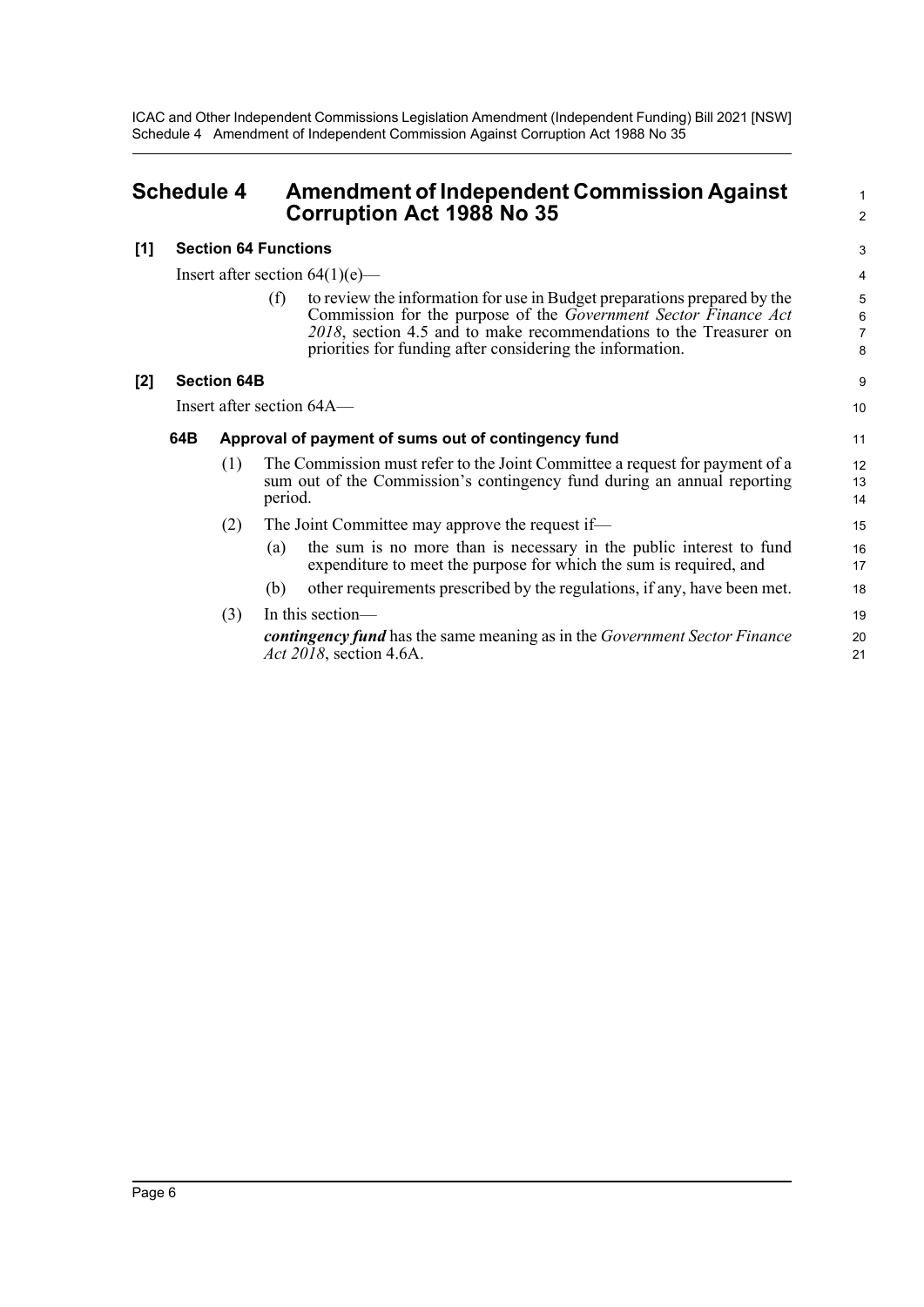ICAC and Other Independent Commissions Legislation Amendment (Independent Funding) Bill 2021 [NSW] Schedule 5 Amendment of Law Enforcement Conduct Commission Act 2016 No 61

<span id="page-9-0"></span>

| <b>Schedule 5</b> |      |                     | <b>Amendment of Law Enforcement Conduct</b><br><b>Commission Act 2016 No 61</b>                                                                                                                                                                                                      | 1<br>$\overline{a}$           |
|-------------------|------|---------------------|--------------------------------------------------------------------------------------------------------------------------------------------------------------------------------------------------------------------------------------------------------------------------------------|-------------------------------|
| [1]               |      |                     | <b>Section 131 Functions</b>                                                                                                                                                                                                                                                         | 3                             |
|                   |      |                     | Insert after section $131(1)(e)$ —                                                                                                                                                                                                                                                   | 4                             |
|                   |      |                     | to review the information for use in Budget preparations prepared by the<br>(f)<br>Commission for the purpose of the Government Sector Finance Act<br>2018, section 4.5 and to make recommendations to the Treasurer on<br>priorities for funding after considering the information. | 5<br>$\overline{6}$<br>7<br>8 |
| [2]               |      | <b>Section 131A</b> |                                                                                                                                                                                                                                                                                      | 9                             |
|                   |      |                     | Insert after section 131-                                                                                                                                                                                                                                                            | 10                            |
|                   | 131A |                     | Approval of payment of sums out of contingency fund                                                                                                                                                                                                                                  | 11                            |
|                   |      | (1)                 | The Commission must refer to the Joint Committee a request for payment of a<br>sum out of the contingency fund during an annual reporting period.                                                                                                                                    | 12<br>13                      |
|                   |      | (2)                 | The Joint Committee may approve the request if-                                                                                                                                                                                                                                      | 14                            |
|                   |      |                     | the sum is no more than is necessary in the public interest to fund<br>(a)<br>expenditure to meet the purpose for which the sum is required, and                                                                                                                                     | 15<br>16                      |
|                   |      |                     | other requirements prescribed by the regulations, if any, have been met.<br>(b)                                                                                                                                                                                                      | 17                            |
|                   |      | (3)                 | In this section-<br><b>contingency fund</b> has the same meaning as in the Government Sector Finance<br>Act 2018, section 4.6A.                                                                                                                                                      | 18<br>19<br>20                |